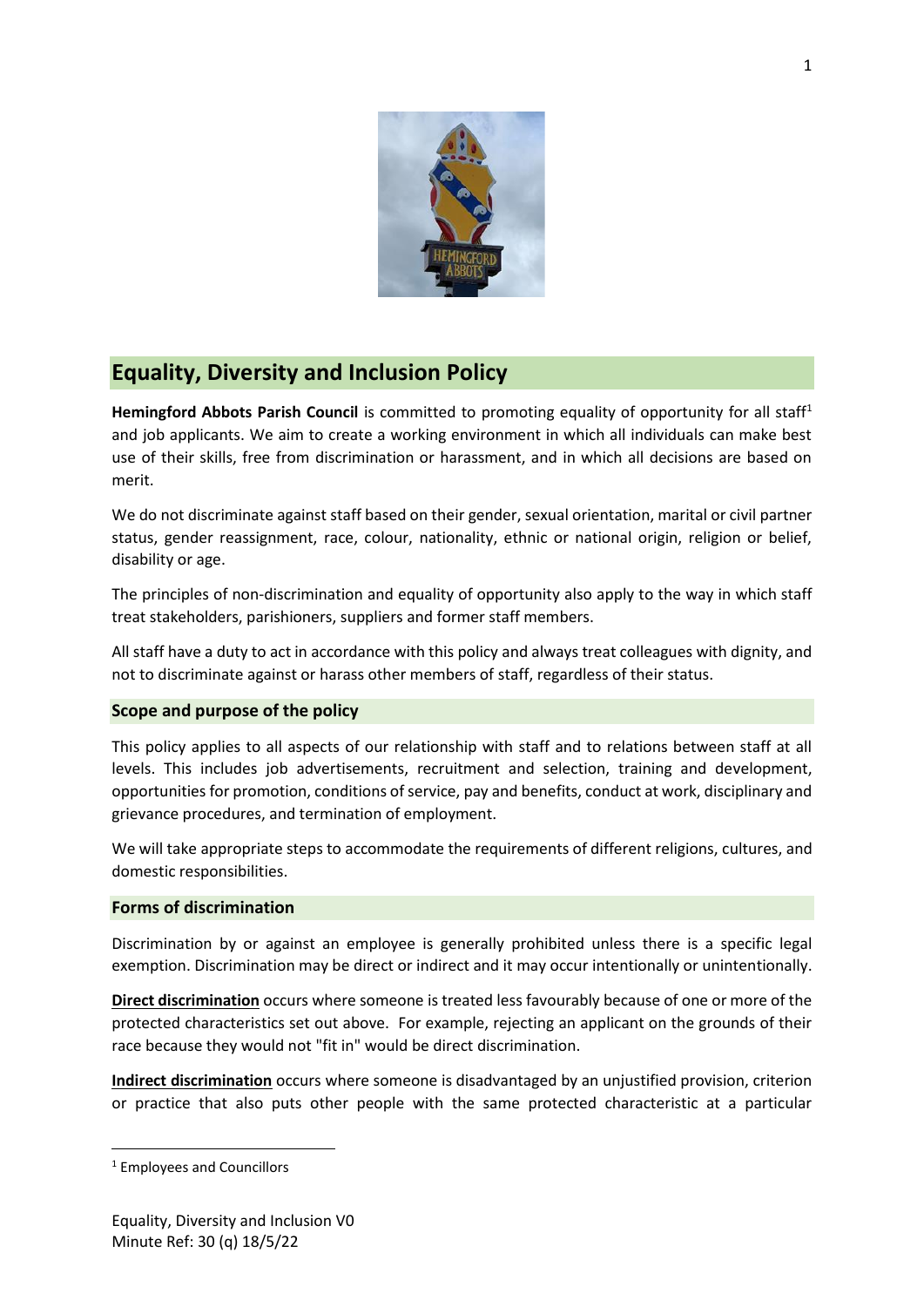disadvantage. For example, a requirement to work full time puts women at a particular disadvantage because they generally have greater childcare commitments than men. Such a requirement will need to be objectively justified.

**Harassment** related to any of the protected characteristics is prohibited. Harassment is unwanted conduct that has the purpose or effect of violating someone's dignity, or creating an intimidating, hostile, degrading, humiliating or offensive environment for them. Harassment is dealt with in our Anti-harassment and Bullying Policy.

**Victimisation** is also prohibited. This is less favourable treatment of someone who has complained or given information about discrimination or harassment, or supported someone else's complaint.

## **Recruitment and selection**

We aim to ensure that no job applicant suffers discrimination because of any of the protected characteristics above. Our recruitment procedures are reviewed regularly to ensure that individuals are treated based on their relevant merits and abilities. Job selection criteria are regularly reviewed to ensure that they are relevant to the job and are not disproportionate.

Job advertisements should avoid stereotyping or using wording that may discourage particular groups from applying.

We take steps to ensure that our vacancies are advertised to a diverse labour market.

Applicants should not be asked about health or disability before a job offer is made. There are limited exceptions which should only be used with Personnel Committee approval. For example:

- Questions necessary to establish if an applicant can perform an intrinsic part of the job (subject to any reasonable adjustments).
- Questions to establish if an applicant is fit to attend an assessment or any reasonable adjustments that may be needed at interview or assessment.
- Equal opportunities monitoring (which will not form part of the decision-making process).

Applicants should not be asked about past or current pregnancy or future intentions related to pregnancy. Applicants should not be asked about matters concerning age, race, religion or belief, sexual orientation, or gender reassignment.

We are required by law to ensure that all employees are entitled to work in the UK. Assumptions about immigration status should not be made based on appearance or apparent nationality. All prospective staff, regardless of nationality, must be able to produce original documents (such as a passport) before employment starts, to satisfy current immigration legislation.

To ensure that this policy is operating effectively, and to identify groups that may be underrepresented or disadvantaged in our organisation, we monitor applicants' ethnic group, gender, disability, sexual orientation, religion and age as part of the recruitment procedure. Provision of this information is voluntary and it will not adversely affect an individual's chances of recruitment or any other decision related to their employment. The information is removed from applications before shortlisting and kept in an anonymous format solely for the purposes stated in this policy. Analysing this data helps us take appropriate steps to avoid discrimination and improve equality and diversity.

## **Staff training and promotion and conditions of service**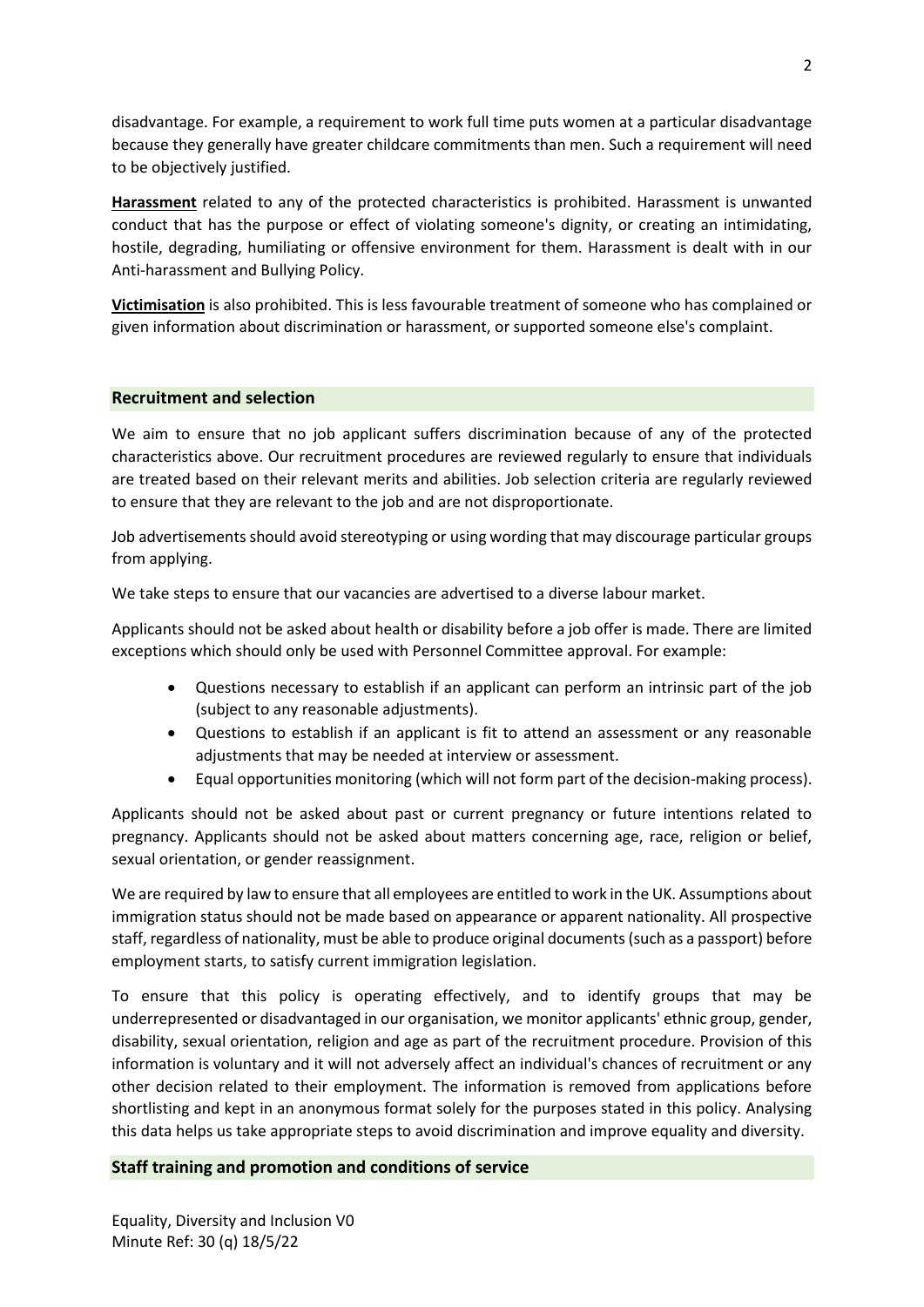Staff training needs will be identified through regular staff performance appraisals. All staff will be given appropriate access to training to enable them to progress within their role and all promotion decisions will be made based on merit.

Our conditions of service are reviewed regularly to ensure that they are available to all staff that should have access to them and that there are no unlawful obstacles to accessing them.

## **Termination of employment**

We will ensure that disciplinary procedures and penalties are applied without discrimination, whether they result in disciplinary warnings, dismissal or other disciplinary action.

#### **Disability discrimination**

If you are disabled or become disabled, we encourage you to tell us about your condition so that we can support you as appropriate.

If you experience difficulties at work because of your disability, you may wish to contact the Personnel Committee or your Chair to discuss any reasonable adjustments that would help overcome or minimise the difficulty. We will consider the matter carefully and try to accommodate your needs within reason. If we consider a particular adjustment would not be reasonable we will explain our reasons and try to find an alternative solution where possible.

We will monitor the physical features of your home and where necessary we will take steps to improve the working environment for disabled staff.

#### **Part-time work**

We monitor the conditions of service of part-time employees and their progression to ensure that they are being offered appropriate access to training and promotion opportunities. We will ensure requests to alter working hours are dealt with appropriately.

#### **Breaches of the policy**

If you believe that you may have been discriminated against you are encouraged to raise the issue with a senior person of your choice in the first instance. Where the informal approach fails raise the matter through our Grievance Procedure. If you believe that you may have been subject to harassment you are encouraged to raise the matter through our Anti-harassment and Bullying Policy. If you are uncertain which applies or need advice on how to proceed you should speak to a member of the Personnel Committee.

Allegations regarding potential breaches of this policy will be treated in confidence and investigated in accordance with the relevant procedure. Staff who make such allegations in good faith will not be victimised or treated less favourably as a result. False allegations which are found to have been made in bad faith will, however, be dealt with under our Disciplinary Procedure.

Any member of staff who is found to have committed an act of discrimination or harassment will be subject to disciplinary action. Such behaviour may constitute gross misconduct and, as such, may result in summary dismissal. We take a strict approach to serious breaches of this policy.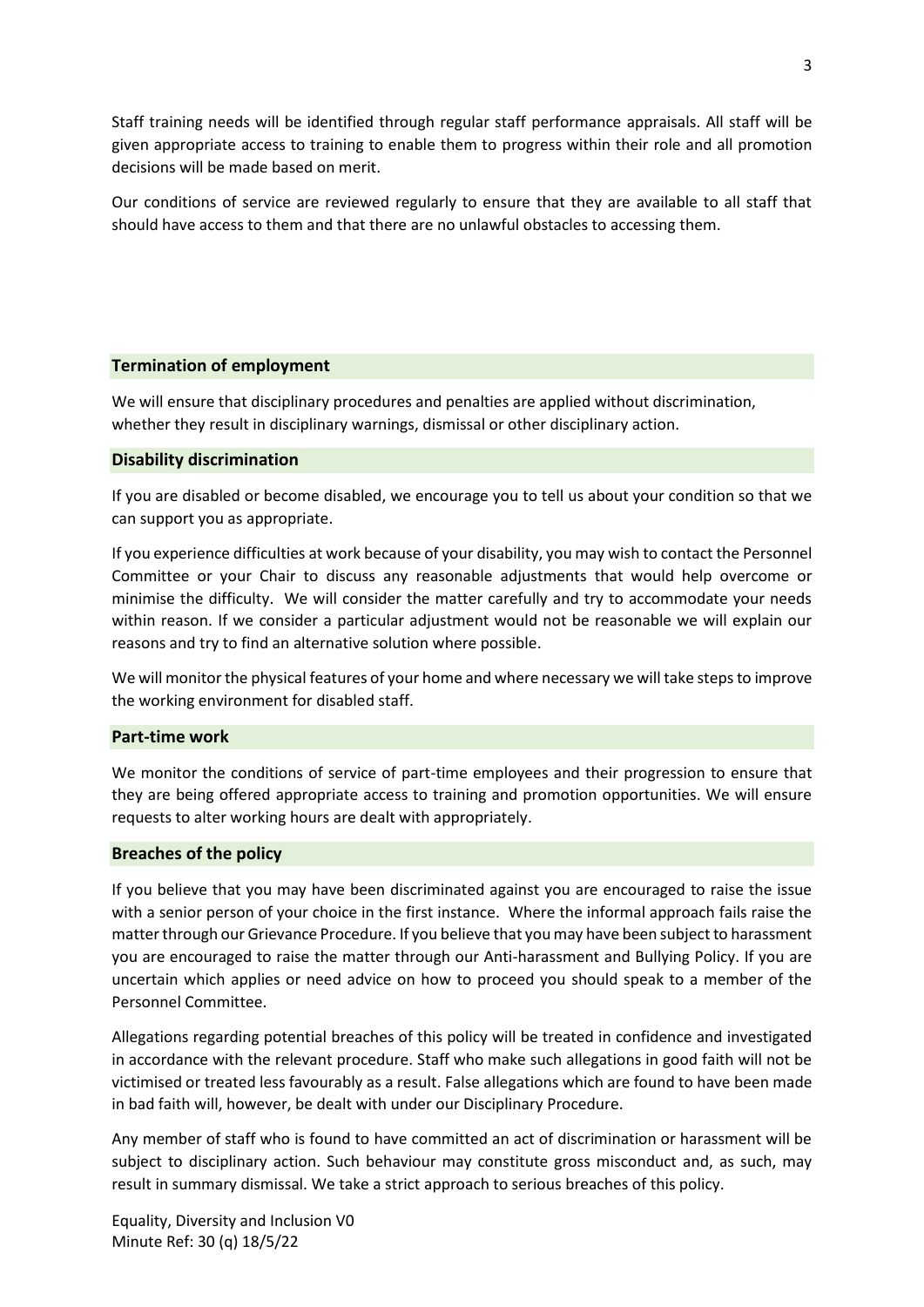# **Anti-harassment and bullying policy**

The purpose of this policy is to ensure that all staff are treated and treat others with dignity and respect, free from harassment and bullying. All staff should take the time to ensure they understand what types of behaviour are unacceptable under this policy.

This policy covers harassment or bullying which occurs both in and out of the workplace, such as on Parish Council meetings<sup>2</sup> or at events or work-related social functions. It covers bullying and harassment by staff and by third parties such as parishioners, suppliers or visitors.

Staff must treat colleagues and others with dignity and respect and should always consider whether their words or conduct could be offensive. Even unintentional harassment or bullying is unacceptable.

We will take allegations of harassment or bullying seriously and address them promptly and confidentially where possible. Harassment or bullying by an employee will be treated as misconduct under our Disciplinary Procedure. In some cases, it may amount to gross misconduct leading to summary dismissal.

## **What the law says**

The Equality Act 2010 prohibits harassment related to gender, sexual orientation, marital or civil partner status, gender reassignment, race, colour, nationality, ethnic or national origin, religion or belief, disability or age.

The Protection from Harassment Act 1997 also makes it unlawful to pursue a course of conduct which you know or ought to know would be harassment, which includes causing someone alarm or distress.

Under the Health and Safety at Work Act 1974 staff are entitled to a safe place and system of work.

Individual members of staff may in some cases be legally liable for harassment of colleagues or third parties including clients and may be ordered to pay compensation by a court or employment tribunal.

## **What is harassment?**

Harassment is any unwanted physical, verbal or non-verbal conduct which has the purpose or effect of violating a person's dignity or creating an intimidating, hostile, degrading, humiliating or offensive environment for them. A single incident can amount to harassment.

It also includes treating someone less favourably because they have submitted or refused to submit to such behaviour in the past.

<sup>&</sup>lt;sup>2</sup> Parish Council meetings/Committee meetings/other work related meetings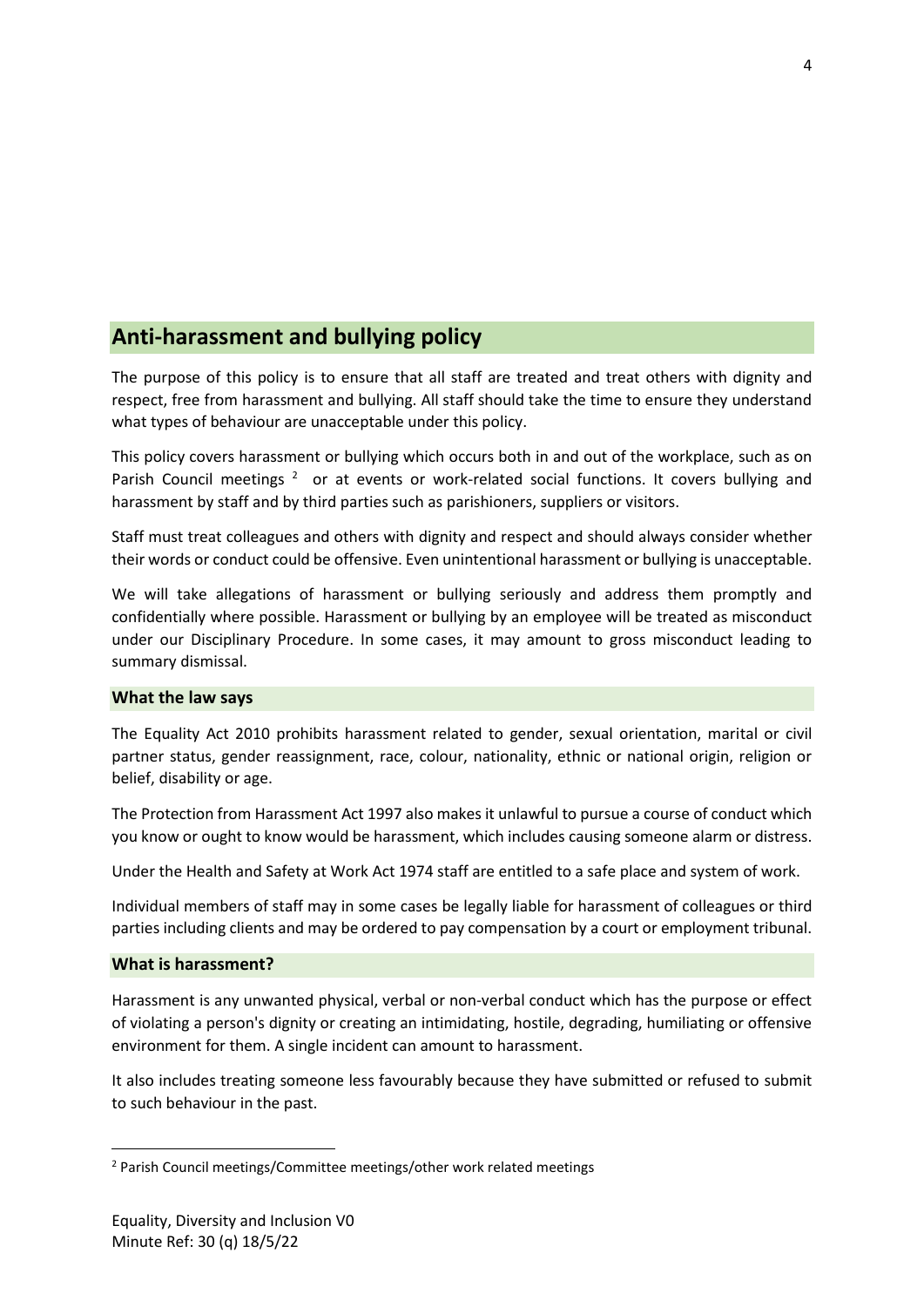Unlawful harassment may involve conduct of a sexual nature (sexual harassment), or it may be related to the victim's gender, sexual orientation, marital or civil partner status, gender reassignment, race, colour, nationality, ethnic or national origin, religion or belief, disability, or age. Harassment is unacceptable even if it does not fall within any of these categories.

Harassment may include, for example:

- Unwanted physical conduct or "horseplay", including touching, pinching, pushing, grabbing, brushing past someone, invading their personal space, and more serious forms of physical or sexual assault
- Unwelcome sexual advances or suggestive behaviour (which the harasser may perceive as harmless), and suggestions that sexual favours may further a career or that a refusal may hinder it
- Continued suggestions for social activity after it has been made clear that such suggestions are unwelcome
- Sending or displaying material that is pornographic or that some people may find offensive (including e-mails, text messages, video clips and images sent by mobile phone or posted on the internet
- Offensive or intimidating comments or gestures, or insensitive jokes or pranks;
- Mocking, mimicking or belittling a person's disability
- Racist, sexist, homophobic or ageist jokes, or derogatory or stereotypical remarks about a particular ethnic or religious group or gender
- Outing or threatening to out someone as gay or lesbian
- Ignoring or shunning someone, for example, by deliberately excluding them from a conversation or a workplace social activity

A person may be harassed even if they were not the intended 'target'. For example, a person may be harassed by racist jokes about a different ethnic group if they create an offensive environment for him.

# **What is bullying?**

Bullying is offensive, intimidating, malicious or insulting behaviour involving the misuse of power that can make a person feel vulnerable, upset, humiliated, undermined or threatened. Power does not always mean being in a position of authority but can include both personal strength and the power to coerce through fear or intimidation.

Bullying can take the form of physical, verbal and non-verbal conduct. Bullying may include, by way of example:

- Shouting at, being sarcastic towards, ridiculing or demeaning others
- Physical or psychological threats
- Overbearing and intimidating levels of supervision
- Inappropriate and/or derogatory remarks about someone's performance
- Abuse of authority or power by those in positions of seniority
- Deliberately excluding someone from meetings or communications without good reason

Equality, Diversity and Inclusion V0 Minute Ref: 30 (q) 18/5/22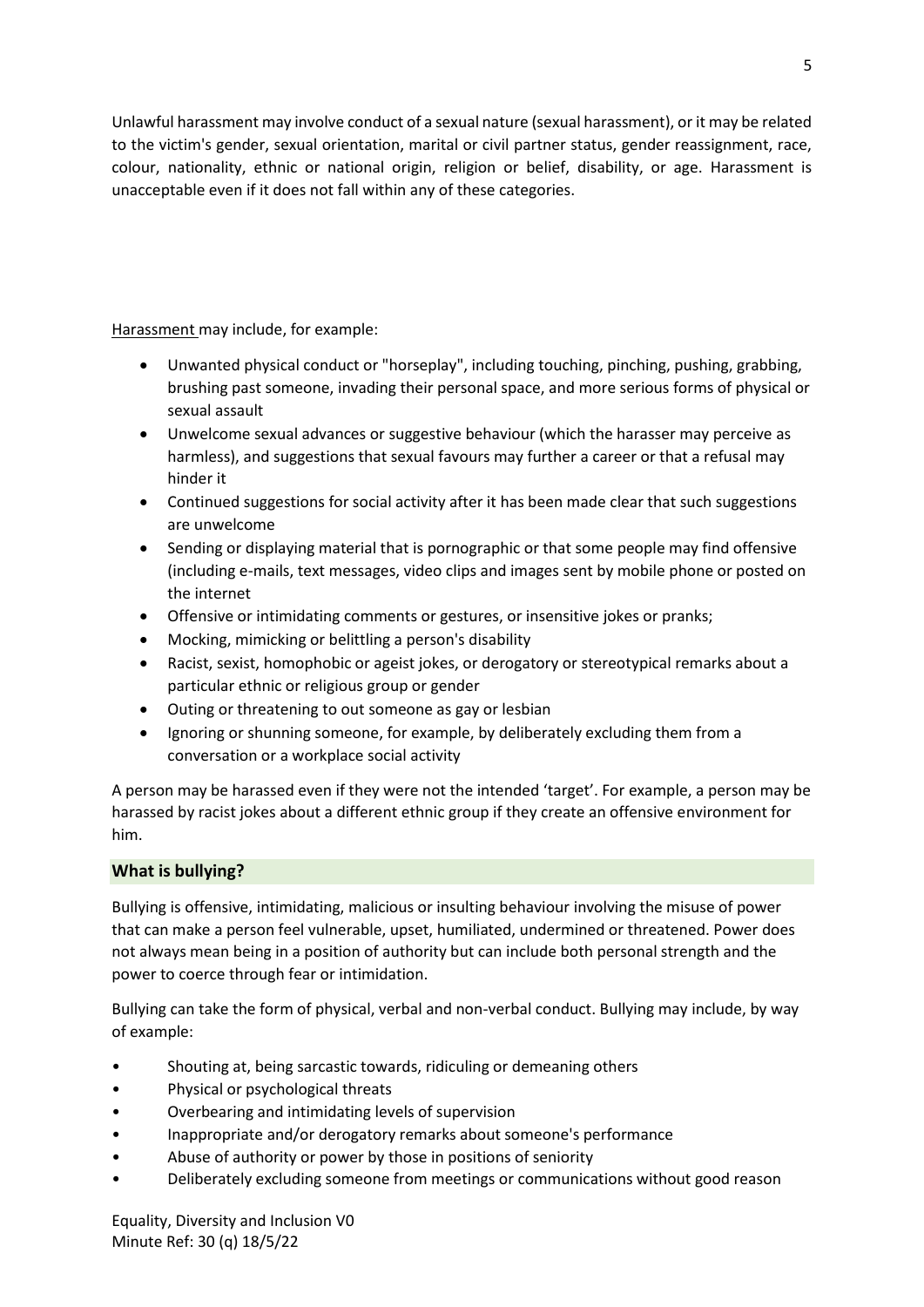Legitimate, reasonable and constructive criticism of a worker's performance or behaviour, or reasonable instructions given to workers in the course of their employment, will not amount to bullying on their own.

Staff should disclose any instances of harassment or bullying of which they become aware to the Personnel Committee.

#### **Informal steps**

If you are being bullied or harassed, you should initially consider raising the problem informally with the person responsible, if you feel able. You should explain clearly to them that their behaviour is not welcome or makes you uncomfortable. If this is too difficult or embarrassing, you should speak to the Personnel Committee or the Chair, who can provide confidential advice and assistance in resolving the issue formally or informally.

If you are not certain whether an incident or series of incidents amount to bullying or harassment, you should initially contact your line manager informally for confidential advice.

If informal steps have not been successful or are not possible or appropriate, you should follow the formal procedure set out below.

#### **Raising a formal complaint**

If you wish to make a formal complaint about bullying or harassment, you should submit it in writing to the Personnel Committee, whose role is to achieve a solution wherever possible and to respect the confidentiality of all concerned. If the matter concerns a member of the Personnel Committee, you should refer it to either the Vice Chair or Chair of the Parish Council.

Your written complaint should set out full details of the conduct in question, including the name of the harasser or bully, the nature of the harassment or bullying, the date(s) and time(s) at which it occurred, the names of any witnesses and any action that has been taken so far to attempt to stop it from occurring.

As a general principle, the decision whether to progress a complaint is up to you. However, we have a duty to protect all staff and may pursue the matter independently if, in all the circumstances, we consider it appropriate to do so.

#### **Formal investigations**

We will investigate complaints in a timely and confidential manner. Individuals not involved in the complaint, or the investigation should not be told about it. The investigation will be conducted by someone with appropriate experience and no prior involvement in the complaint. The investigation should be thorough, impartial and objective, and carried out with sensitivity and due respect for the rights of all parties concerned.

We will arrange a meeting with you, usually within one week of receiving your complaint, so that you can give your account of events. You have the right to be accompanied by a staff member of your choice, who must respect the confidentiality of the investigation. You will be given a provisional timetable for the investigation. The investigator will arrange further meetings with you as appropriate throughout the investigation.

Equality, Diversity and Inclusion V0 Minute Ref: 30 (q) 18/5/22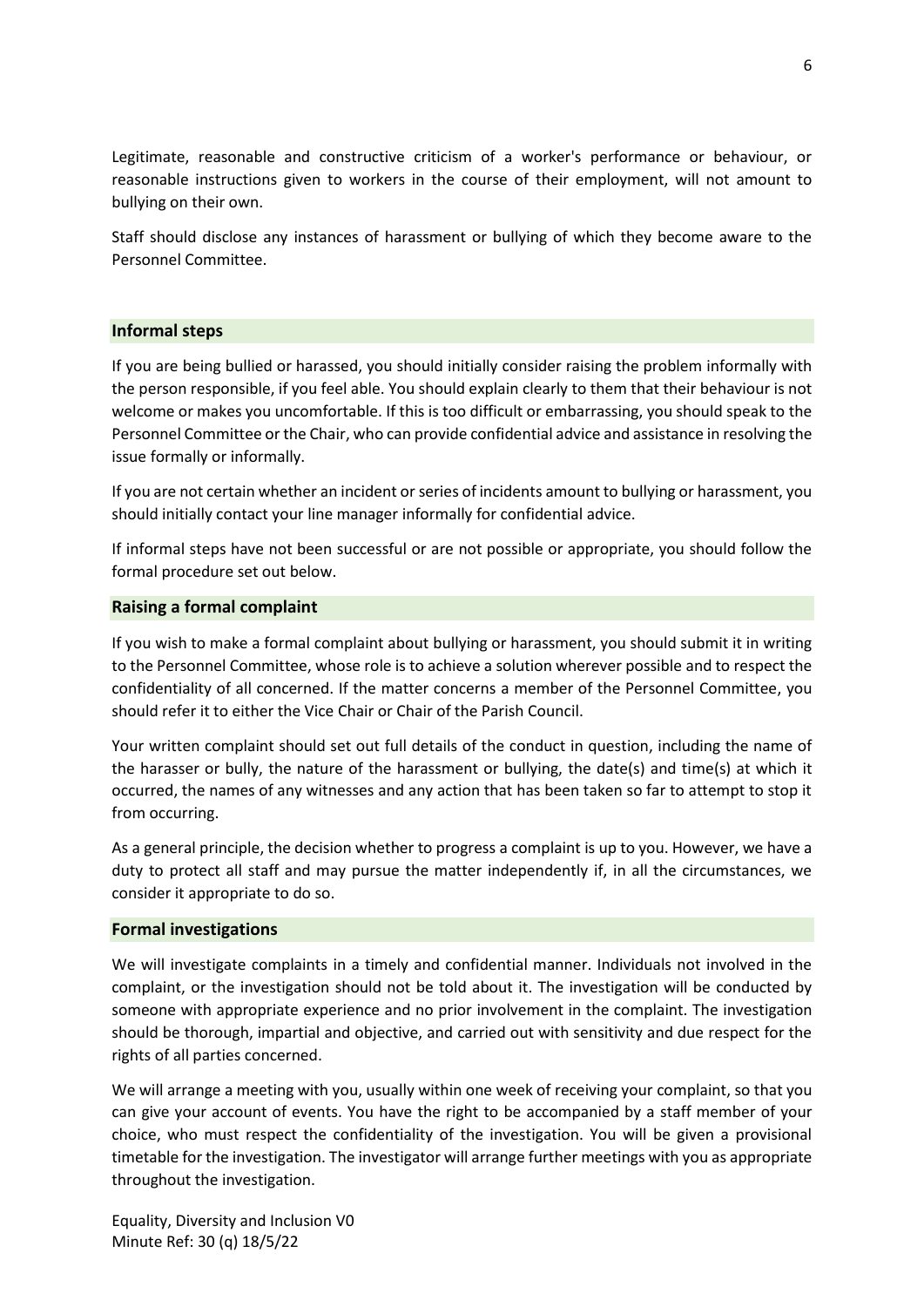Where your complaint is about an employee, we may consider suspending them on full pay or making other temporary changes to working arrangements pending the outcome of the investigation, if circumstances require. The investigator will also meet with the alleged harasser or bully who may also be accompanied by a colleague or trade union representative of their choice to hear their account of events. They have a right to be told the details of the allegations against them, so that they can respond.

Where your complaint is about someone other than an employee, such as a councillor, contractor, supplier, or Parishioner, we will consider what action may be appropriate to protect you and anyone involved pending the outcome of the investigation, bearing in mind the reasonable needs of the business and the rights of that person. Where appropriate, we will attempt to discuss the matter with the third party.

We will also seriously consider any request that you make for changes to your own working arrangements during the investigation. For example, you may ask for changes to your duties or working hours to avoid or minimise contact with the alleged harasser or bully.

It may be necessary to interview witnesses to any of the incidents mentioned in your complaint. If so, the importance of confidentiality will be emphasised to them.

At the end of the investigation, the investigator will submit a report to a councillor nominated to consider the complaint. A member of the Personnel Committee will arrange a meeting with you, usually within a week of receiving the report, to discuss the outcome and what action, if any, should be taken. You have the right to be bring a colleague or a trade union representative to the meeting. A copy of the report and the director's findings will be given to you and to the alleged harasser.

# **Action following the investigation**

If the Personnel Committee considers that harassment or bullying has occurred, prompt action will be taken to address it.

Where the harasser or bully is a staff member the matter will be dealt with as a case of possible misconduct under our Disciplinary Procedure/Councillor Code of Conduct.

Where the harasser or bully is a third party, appropriate action might include putting up signs setting out acceptable and unacceptable behaviour; speaking or writing to the person and/or their superior about their behaviour; or, in very serious cases, banning them from the premises or terminating a contract with them.

Whether or not your complaint is upheld, we will consider how best to manage the ongoing working relationship between you and the alleged harasser or bully. It may be appropriate to arrange some form of mediation and/or counselling, or to change the duties, working location or reporting lines of one or both parties.

Any staff member who deliberately provides false information or otherwise acts in bad faith as part of an investigation may be subject to action under our Disciplinary Procedure.

# **Appeals**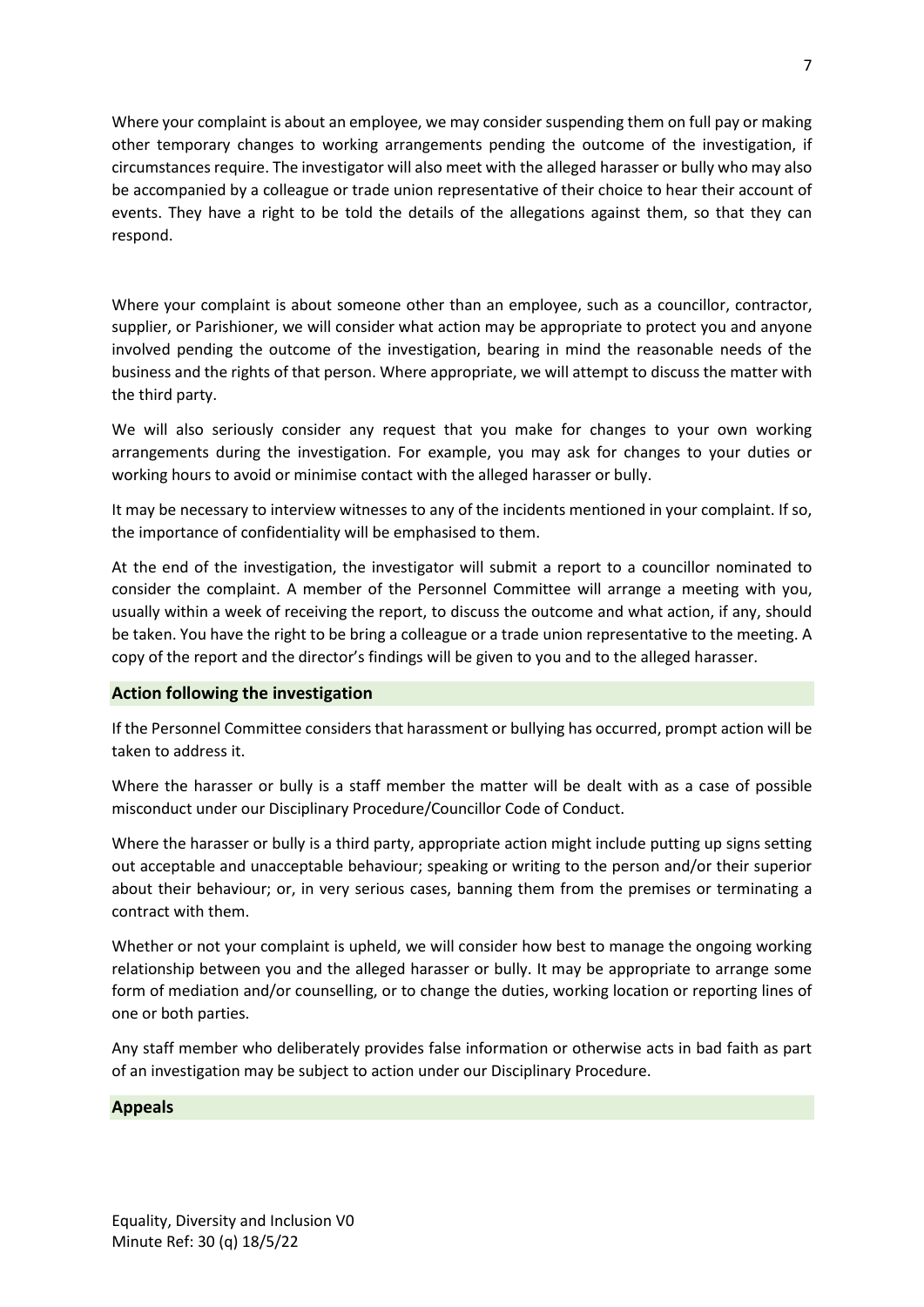If you are not satisfied with the outcome you may appeal in writing to the Personnel Committee, stating your full grounds of appeal, within one week of the date on which the decision was sent or given to you.

We will hold an appeal meeting, normally within one week of receiving your written appeal. This will be dealt with impartially by a councillor who has not previously been involved in the case (although they may ask anyone previously involved to be present). You may bring a colleague to the meeting.

We will confirm our final decision in writing, usually within one week of the appeal hearing. This is the end of the procedure and there is no further appeal.

#### **Protection and support for those involved**

Staff who make complaints or who participate in good faith in any investigation conducted under this policy must not suffer any form of retaliation or victimisation as a result.

If you believe you have suffered any such treatment you should inform your Personnel Committee. If the matter is not remedied you should raise it formally using our Grievance Procedure or this procedure if appropriate.

Anyone found to have retaliated against or victimised someone for making a complaint or assisting in good faith with an investigation under this procedure will be subject to disciplinary action under our Disciplinary Procedure.

## **Confidentiality and data protection**

Confidentiality is an important part of the procedures provided under this policy. Everyone involved in the operation of the policy, whether making a complaint or involved in any investigation, is responsible for observing the high level of confidentiality that is required. Details of the investigation and the names of the person making the complaint and the person accused must only be disclosed on a "need to know" basis.

Information about a complaint by or about an employee may be placed on the employee's personnel file, along with a record of the outcome and of any notes or other documents compiled during the process.

Breach of confidentiality may give rise to disciplinary action under our Disciplinary Procedure.

**Hemingford Abbots Parish Council** will make decisions concerning staff being based on merit (apart from in any necessary and limited exemptions and exceptions allowed under the Equality Act). We are committed to reviewing employment practices and procedures when necessary to ensure fairness and update them and the policy to take account of changes in the law.

VEISION. I<br>  $\overline{a}$ **Effective from: May 2021 Equality, Diversity and Inclusion Policy Version: 1 Review date: April 2022 Approved by: Policy and Procedure Committee**